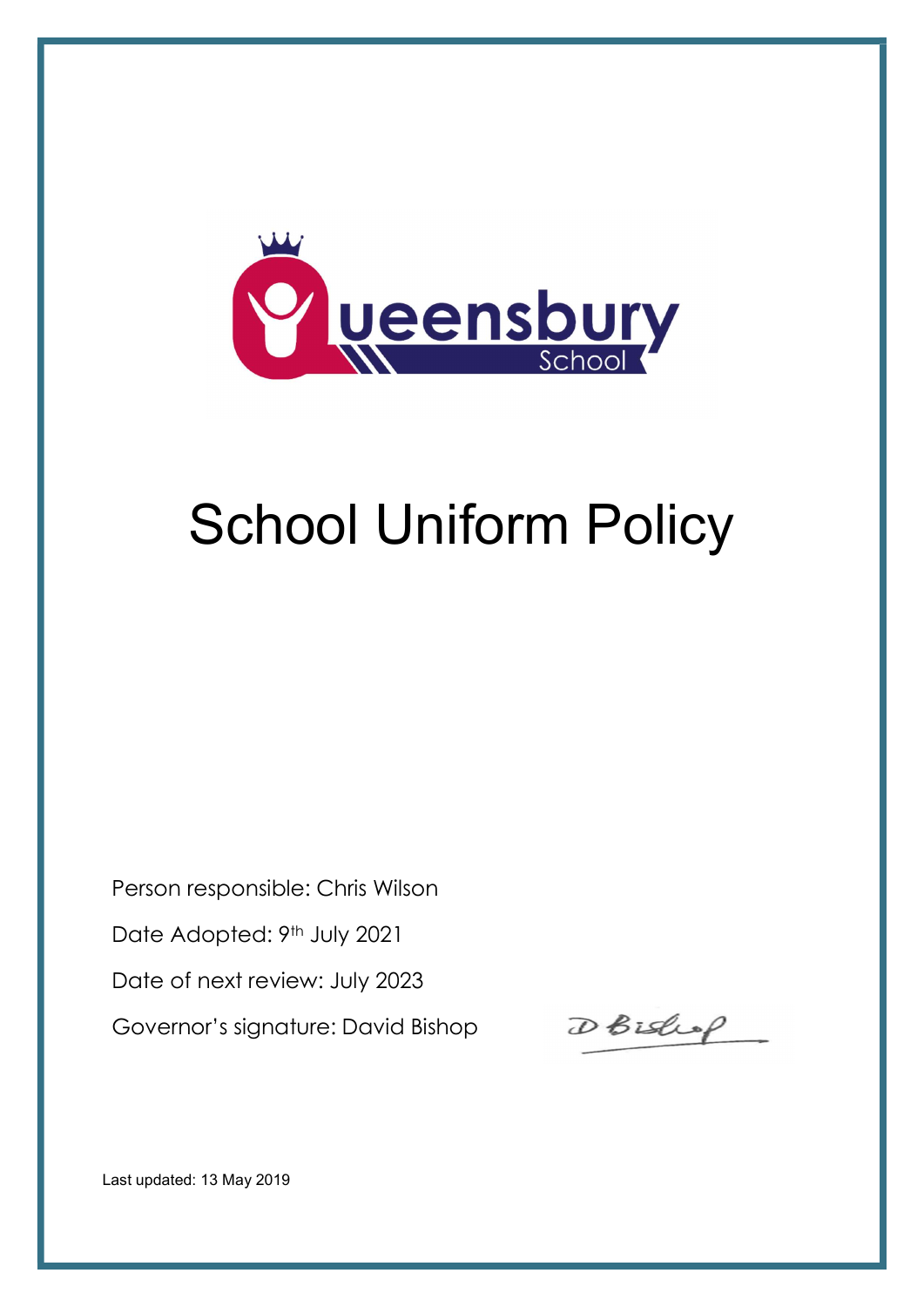# Contents:

#### **Statement of intent**

- 1. Legal framework
- 2. Roles and responsibilities
- 3. Cost and availability
- 4. Religious clothing
- 5. Equality
- 6. Complaints and challenges
- 7. School uniform supplier
- 8. Non-compliance
- 9. School colours
- 10. The uniform
- 11. Jewellery
- 12. School bag
- 13. Hairstyles
- 14. Make-up
- 15. Adverse weather
- 16. Labelling
- 17. Monitoring and review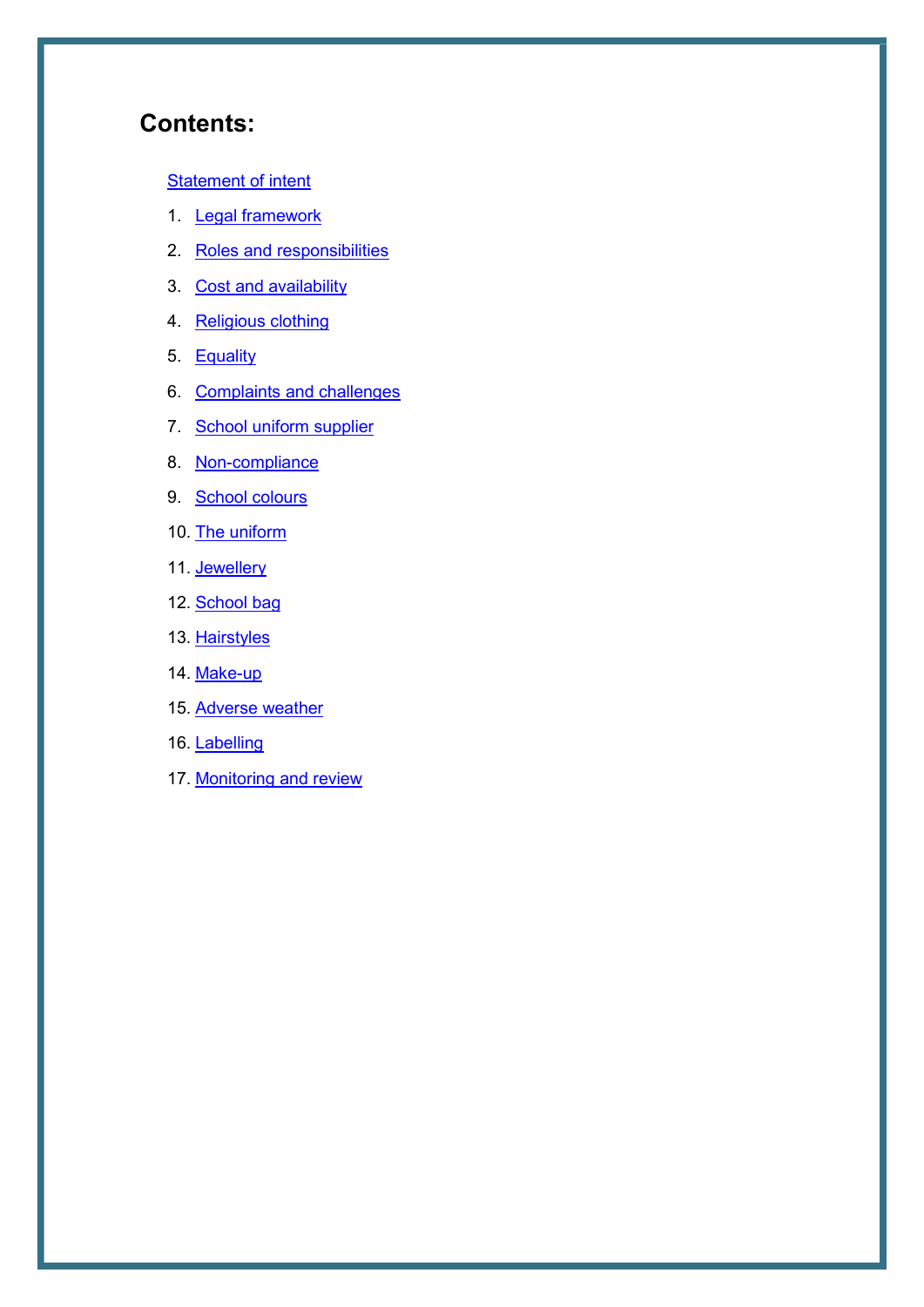# Statement of intent

Queensbury School is committed to promoting equality and value for money, and to ensuring that no pupil is discriminated against due to their religion or belief, economic circumstances or social and cultural background – this policy contains provisions to meet these objectives.

This policy has been created with health and safety, value for money and practicality at its heart. It has been designed to ensure pupils wear clothing conducive to a successful learning environment.

It is important that our pupils feel a sense of belonging and community through a smart and practical uniform. We believe a uniform allows all pupils, regardless of background, to feel equal to their peers and confident in their appearance. We also believe it is important for activities to be facilitated by specialised and appropriate clothing such as sports-specific attire.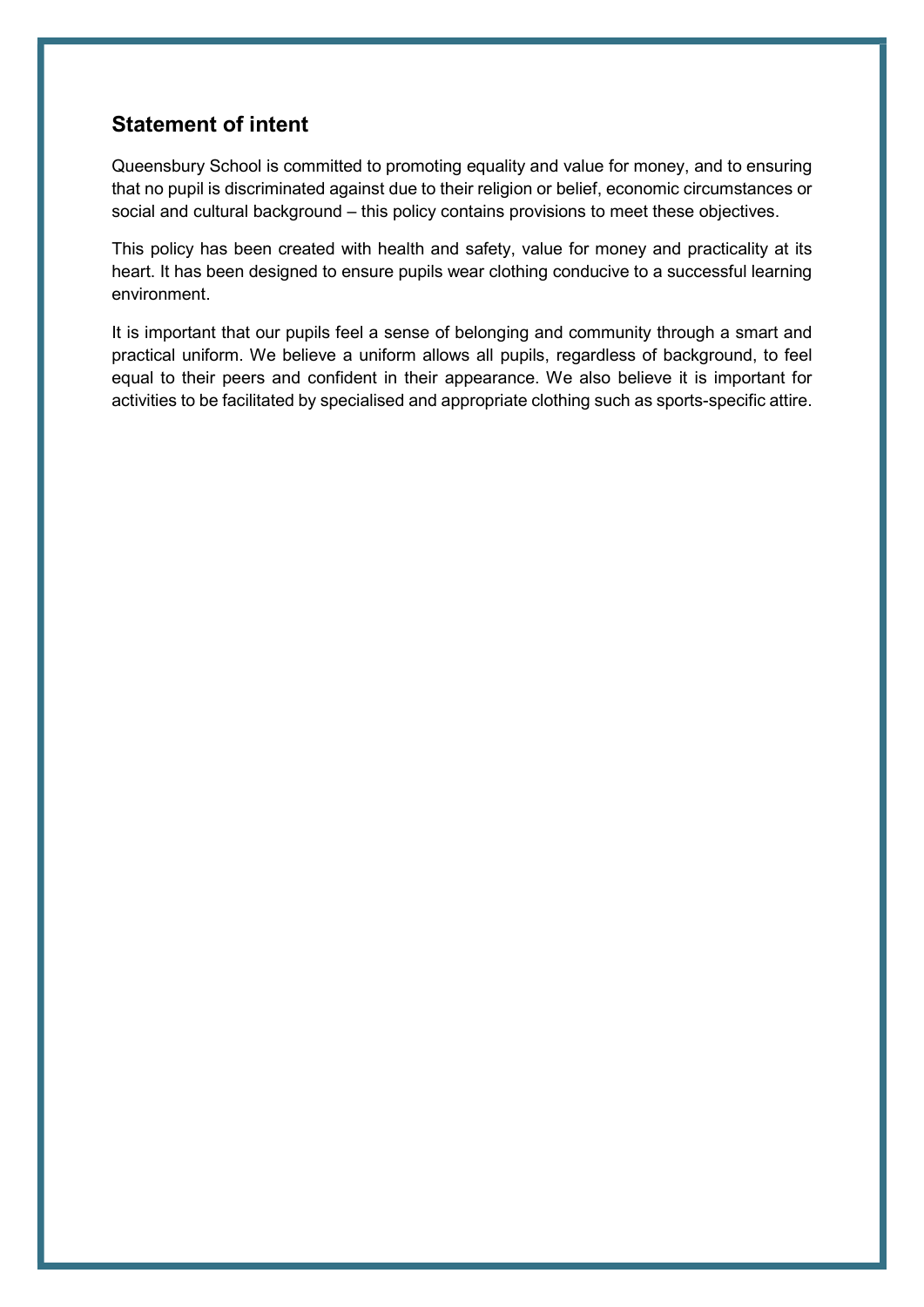# 1. Legal framework

- This policy has due regard to all relevant legislation including, but not limited to, the following:
	- Education and Inspections Act 2006
	- Education Act 2011
	- Human Rights Act 1998
	- Equality Act 2010
	- The General Data Protection Regulation
	- Data Protection Act 2018
- 1.2. This policy has due regard to all relevant guidance including, but not limited to, the following:
	- DfE (2014) 'School Admissions Code'
	- DfE (2013) 'School uniform'
- 1.3. This policy operates in conjunction with the following school policies:
	- Complaints Procedures Policy
	- Behavioural Policy

# 2. Roles and responsibilities

- 2.1. The Governing Body is responsible for:
	- Establishing, in consultation with the Executive Head Teacher and school community, a practical and smart school uniform that accurately reflects the school's vision and values.
	- Ensuring that equal opportunities are considered regarding the school's uniform and that no person is discriminated against.
	- Listening to the opinions and wishes of parents, pupils and the wider school community regarding changes to the school's uniform.
	- Ensuring that the school's uniform is accessible and affordable.
- 2.2. The Executive Head Teacher is responsible for:
	- Enforcing the school's uniform on a day-to-day basis.
	- Ensuring that teachers understand this policy and what to do if a pupil is in breach of the policy.
	- Listening to the opinions and wishes of the school community in regard to the school's uniform and making appropriate recommendations to the Governing Body.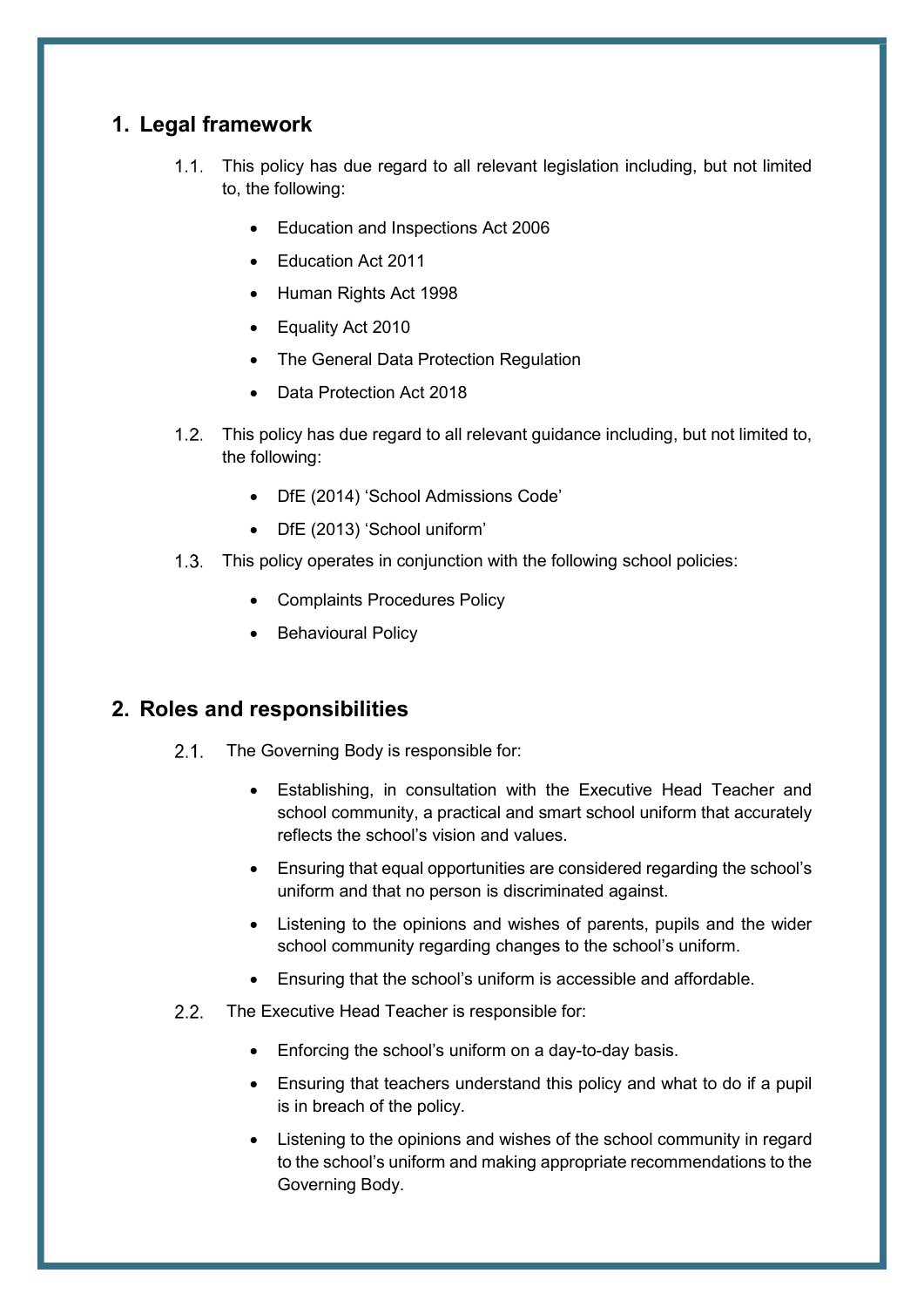- Providing pupils with an exemption letter as appropriate, e.g. for a pupil who has a broken arm and requires a loose-fitting top.
- 2.3. Teachers are responsible for:
	- Ensuring that pupils dress in accordance with this policy at all times.
	- Disciplining pupils who are in breach of this policy.
	- Ensuring that pupils understand why having a consistent and practical school uniform is important, e.g. school identity.
- 2.4. Parents are responsible for:
	- Providing their children with the correct school uniform as detailed in this policy.
	- Informing the Executive Head Teacher if their child requires a more relaxed uniform policy for a period of time, including why.
	- Ensuring that their child's uniform is clean, presentable and the correct size.
- 2.5. Pupils are responsible for:
	- Wearing the correct uniform at all times, unless the Executive Head Teacher has granted an exemption.
	- Looking after their uniform as appropriate.
	- Understanding and respecting why a school uniform is important to the school, e.g. school identity and community.

#### 3. Cost and availability

- In accordance with the School Admissions Code, the school ensures that the school's uniform policy does not discourage parents from applying for a place for their child.
- 3.2. The school is committed to meeting the DfE's recommendations on costs and value for money. Every care is taken to ensure that our uniforms are affordable for all current and prospective pupils, and that the best value for money is secured through reputable suppliers.
- The school works with multiple suppliers to obtain the best value for money possible. Any savings negotiated are passed to parents where possible.
- The school does not enter into exclusive single supplier contracts or cash-back arrangements.
- 3.5. The school does not amend uniform requirements regularly and takes the views of parents and pupils into account when considering changes to school uniforms.
- Where wholesale changes are required, the school ensures that assistance is provided to parents struggling to meet the associated costs.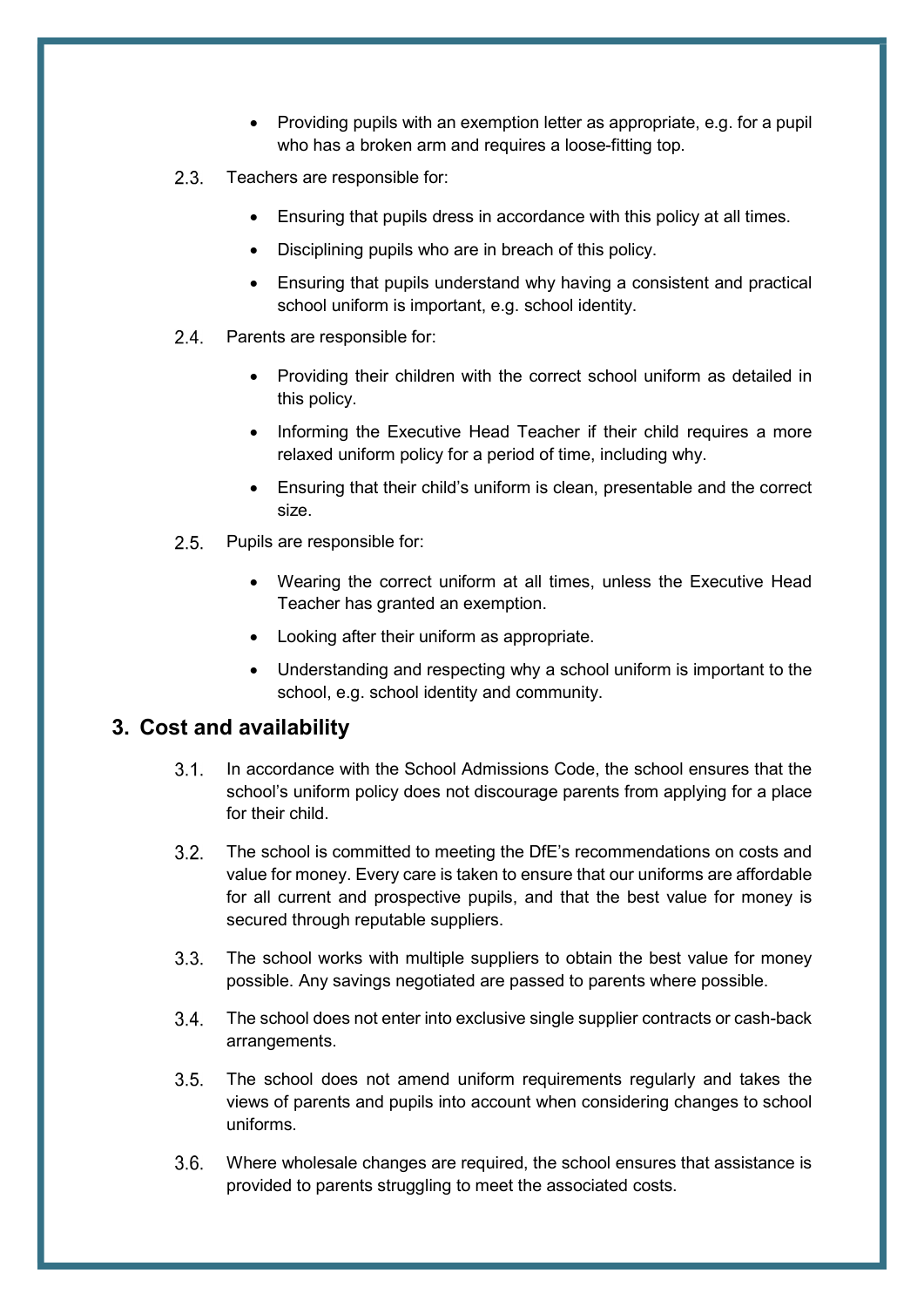# 4. Religious clothing

- Some religions and beliefs require their members to conform to a specific dress code. The school does not discriminate against any religion or belief; however, the school weighs the needs and rights of individual pupils against the cohesion and health and safety concerns of the entire school community.
- 4.2. The school endeavours to allow religious requirements to be met where possible.
- 4.3. Parents' concerns and requests regarding religious clothing are dealt with on a case-by-case basis by the Executive Head Teacher and Governing Body, and always in accordance with the school's Complaints Procedures Policy.

# 5. Equality

- 5.1. The school is required to ensure that this policy does not discriminate unlawfully.
- Every step has been taken to ensure that the cost of girls' and boys' uniforms are not disproportionate.
- 5.3. The school endeavours to ensure that our uniform is as gender neutral and inclusive as possible.
- Pupils identifying as a member of the opposite sex are able to adapt uniform regulations in line with the school's Equality Policy.

## 6. Complaints and challenges

- 6.1. The school endeavours to resolve all uniform complaints and challenges locally and informally, in accordance with the school's Complaints Procedures Policy.
- 6.2. To make a complaint, parents should refer to the Complaints Procedures Policy and follow the stipulations outlined.
- When a complaint is received, the school works with parents to arrive at a mutually acceptable outcome.
- Governors are willing to consider reasonable requests for flexibility to allow a pupil to accommodate particular social and cultural circumstances.

# 7. School uniform supplier

- 7.1. Our school uniform supplier is:
	- Trutex Erdington
	- 73 The High Street, Erdington, B23 6SA
	- Tel: 0121 350 8444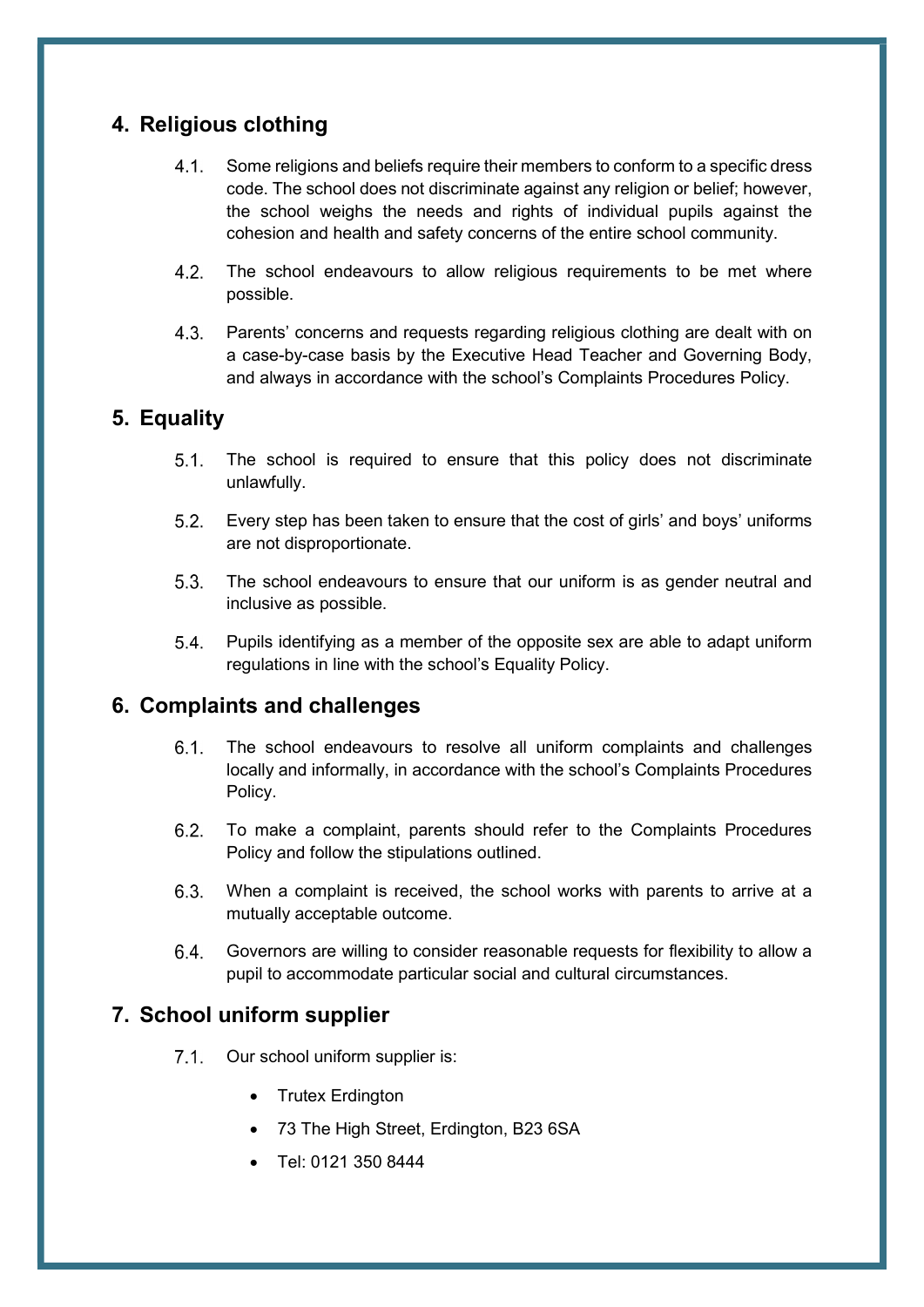#### 8. Non-compliance

- Teachers are permitted to discipline pupils for breaching this policy, in accordance with the school's Behavioural Policy.
- The Executive Head Teacher, or a person authorised by the Executive Head Teacher, is permitted to ask a pupil to briefly go home to remedy breaches to the school's uniform.
- When deciding whether to allow a pupil to return home, the school considers the pupil's age and vulnerability, the length of time it will take, and the availability of the pupil's parents.
- Where a pupil has been sent home to rectify uniform breaches, the absence is recorded as 'authorised'.
- 8.5. If a pupil repeatedly breaches uniform rules, or takes longer than necessary to rectify the absence, the absence is counted as 'unauthorised'.
- Parents will be notified in all cases.

#### 9. School colours

- 9.1. Our school colours are as follows:
	- Blue
	- Green

#### 10. The uniform

- 10.1. The school endeavours to ensure that our uniform is as gender neutral as possible.
- 10.2. Pupils who identify as the opposite sex to their birth sex are permitted to wear the uniform of their preferred gender, in accordance with the Equality Policy.
- 10.3. The boys' uniform is as follows:
	- School sweatshirt with school logo
	- White or navy polo shirt
	- School fleece with logo
	- School book bag will school logo
	- Grey or black trousers
	- Black shoes
- 10.4. Trainers are not considered suitable footwear.
- 10.5. The girls' uniform is as follows: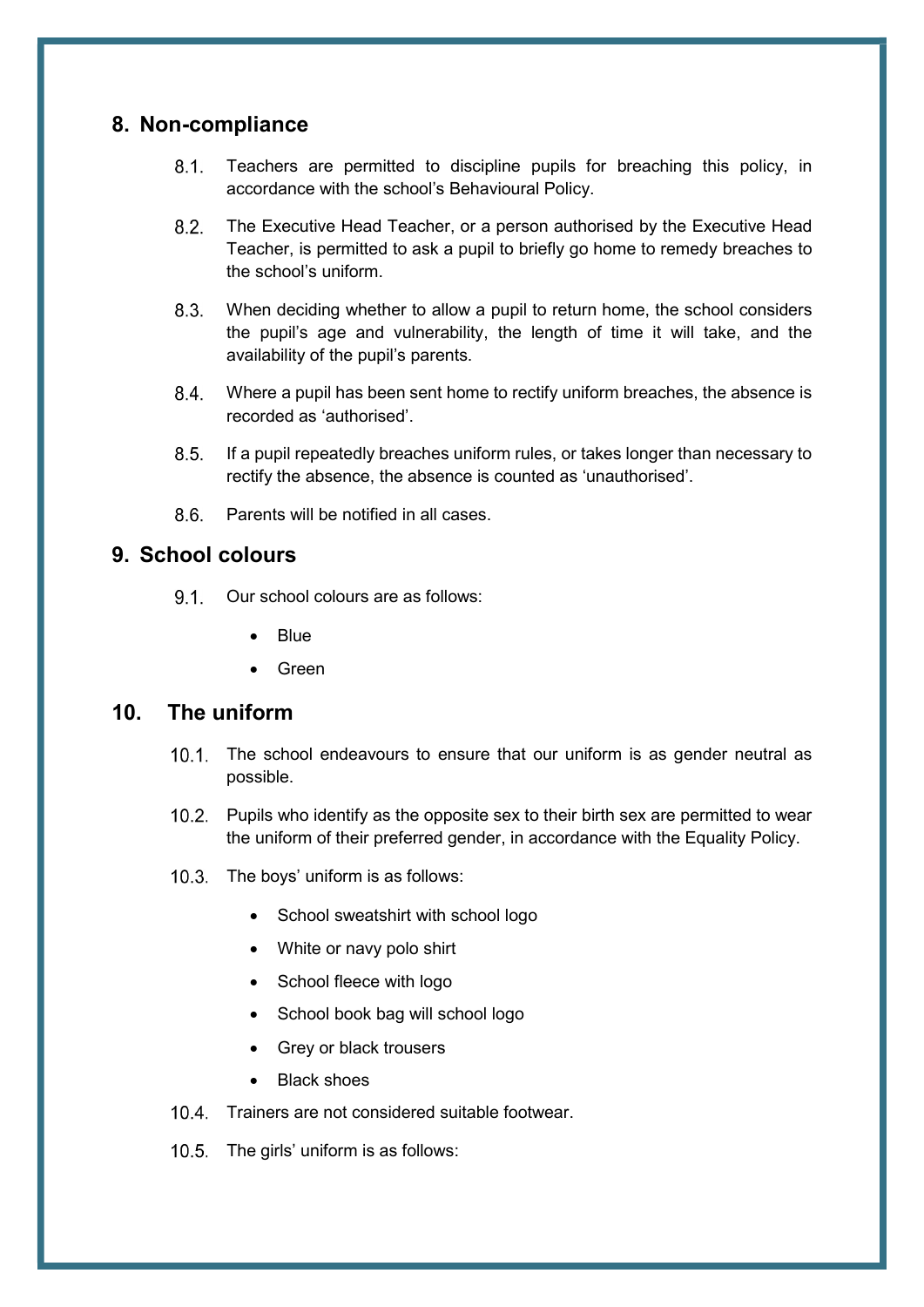- School sweatshirt with school logo or school cardigan with school logo
- White or navy polo shirt
- School fleece with logo
- School book bag with logo
- Grey or black trousers, or grey skirt
- Black shoes
- 10.6. Pupils who are wearing skirts must also wear black tights.
- 10.7. High heels are not permitted; however, block heels of no more than 3cm can be worn.
- 10.8. Sensible plain black shoes must be worn by both boys and girls.
- 10.9. Skirts must be knee-length.
- 10.10. Black jeans are not permitted.
- 10.11. PE kits are as follows:
	- School white T-shirt with school logo
	- School shorts
	- School gym bag with school logo
	- Suitable trainers
	- Suitable sports footwear, e.g. football boots
- 10.12. Parents are responsible for ensuring their child brings their PE kit to school when needed.
- 10.13. Sixth form students will not be required to wear uniform. Sixth formers will instead be expected to purchase and wear a teal hoodie or polo shirt with the school logo to wear to community access. When in school sixth formers will make appropriate choices in terms of attire and will come to school in smart/casual dress.

## 11. Jewellery

- 11.1. The only permitted jewellery that may be worn is:
	- One pair of stud earrings no other piercings are permitted.
	- A smart/sensible wrist watch.
- 11.2. Jewellery is the responsibility of the pupil and not the school. Lost or damaged items will not be refunded.
- 11.3. All jewellery must be removed during practical lessons, e.g. during PE lessons and science experiments.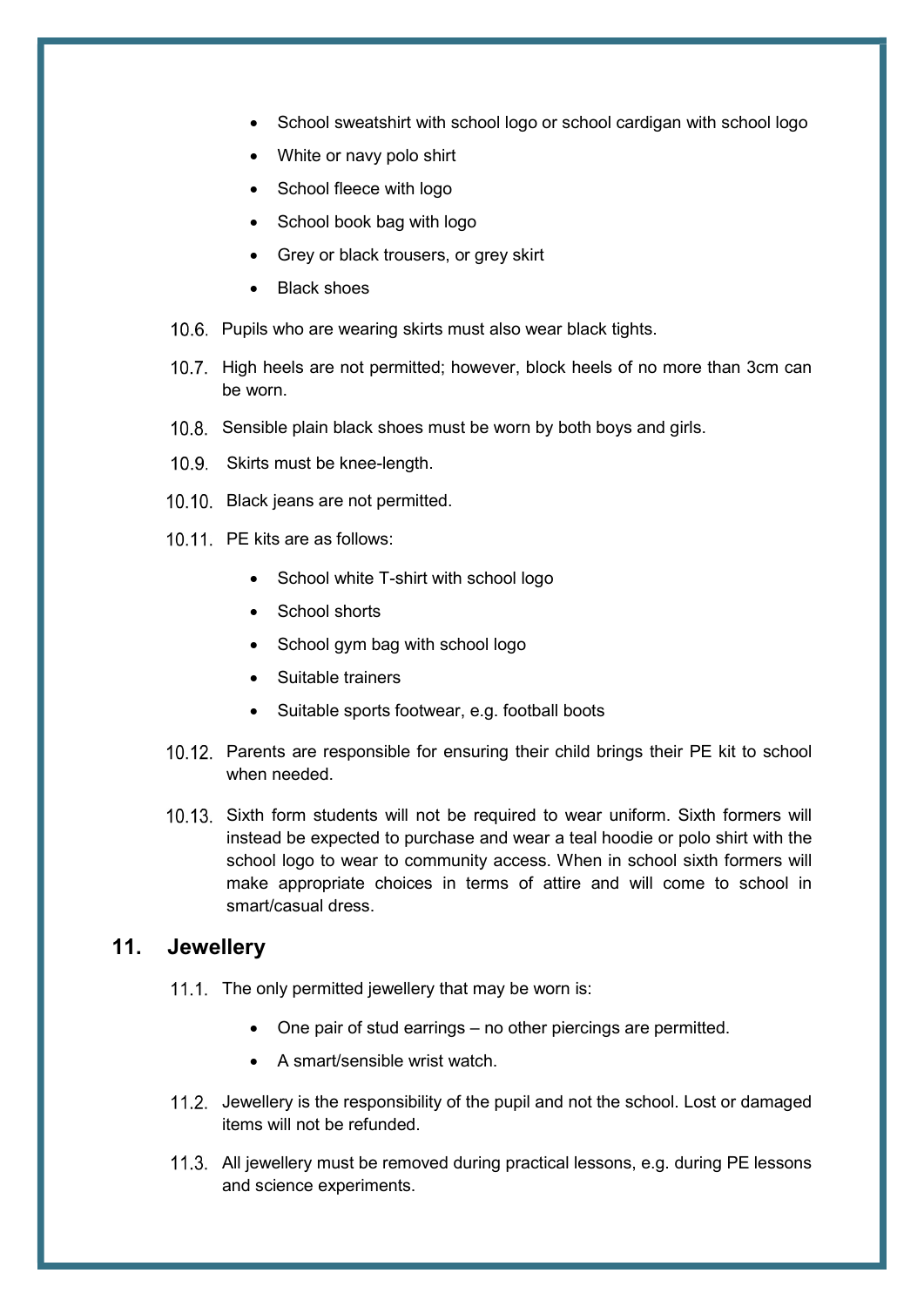## 12. School bag

- 12.1. Pupils must use an appropriately sized waterproof bag to carry their books and equipment. It should hold A4-sized work books comfortably without causing any damage.
- 12.2. School bags featuring inappropriate images, slogans or phrases are not permitted.
- 12.3. The school encourages pupils to bring non-valuable bags to school. The school will not be liable for lost or damaged school bags.

#### 13. Hairstyles

- 13.1. The school reserves the right to make a judgement on the suitability of pupils' hair and appearance.
- Extreme hairstyles, such as mohawks and patterned or brightly coloured hair, are unacceptable.
- 13.3. Pupils with what could be deemed extreme hairstyles may be exempt from the rule above on racial or religious grounds, taking into consideration each individual pupil's scenario.
- 13.4. Pupils with long hair must ensure that this does not impede their vision, cover their face or provide a health and safety risk.
- 13.5. Long hair must be tied up during practical lessons, e.g. during PE.
- 13.6. Bandana style headbands and flowers/bows or excessive hair accessories are not to be worn; however, plain hair clips or bands are acceptable.
- 13.7. Hair extensions are not permitted.

#### 14. Make-up

- 14.1. False nails and nail extensions are not permitted.
- 14.2. Only clear nail varnish may be worn.
- 14.3. No pupil is allowed to wear make-up.
- 14.4. Pupils wearing make-up are required to remove it or, if appropriate, will be sent home to remove it.
- 14.5. There may be exceptions to the above in extreme circumstances, at the Executive Head Teacher's discretion, e.g. a pupil may be permitted to cover heavy scarring/skin damage.

#### 15. Adverse weather

15.1. Everyone working at/attending the school during hot weather conditions is required to wear sun-safe clothing that covers as much of their skin as possible.